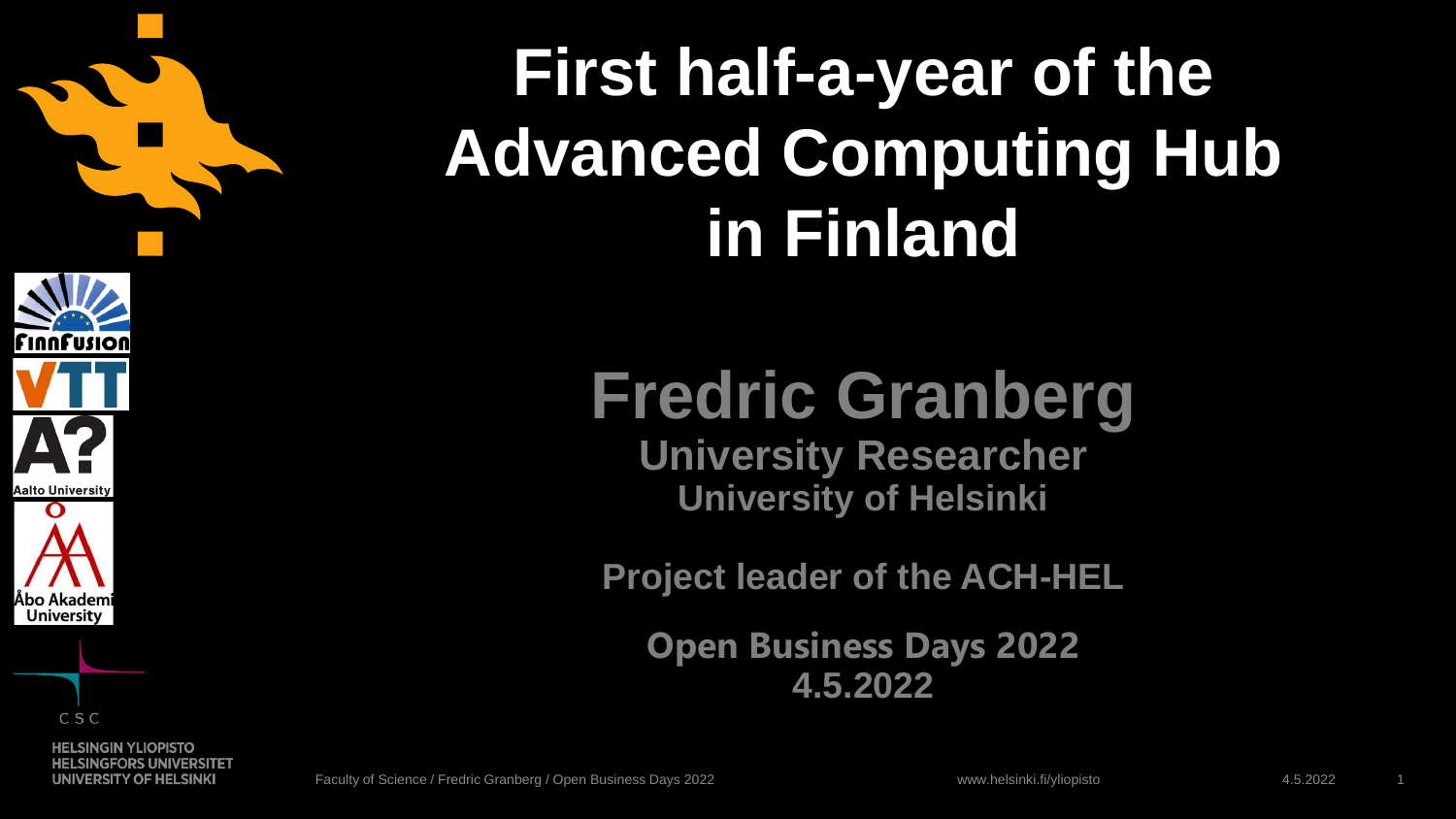

## **EUROfusion E-TASC enables 19 theory and advanced simulation projects**



• *"The EUROfusion consortium for the realisation of fusion energy has awarded funding for nineteen research projects in theory and advanced simulation to scientists across Europe. The fourteen research projects and five advanced computing hubs selected for the Work Plan 2021-2025 will strengthen understanding and predicting of fusion processes in the European fusion programme."*

• The 14 TSVVs started 1.4.2021 and the 5 ACHs 1.7.2021



UNIVERSITY OF HELSINKI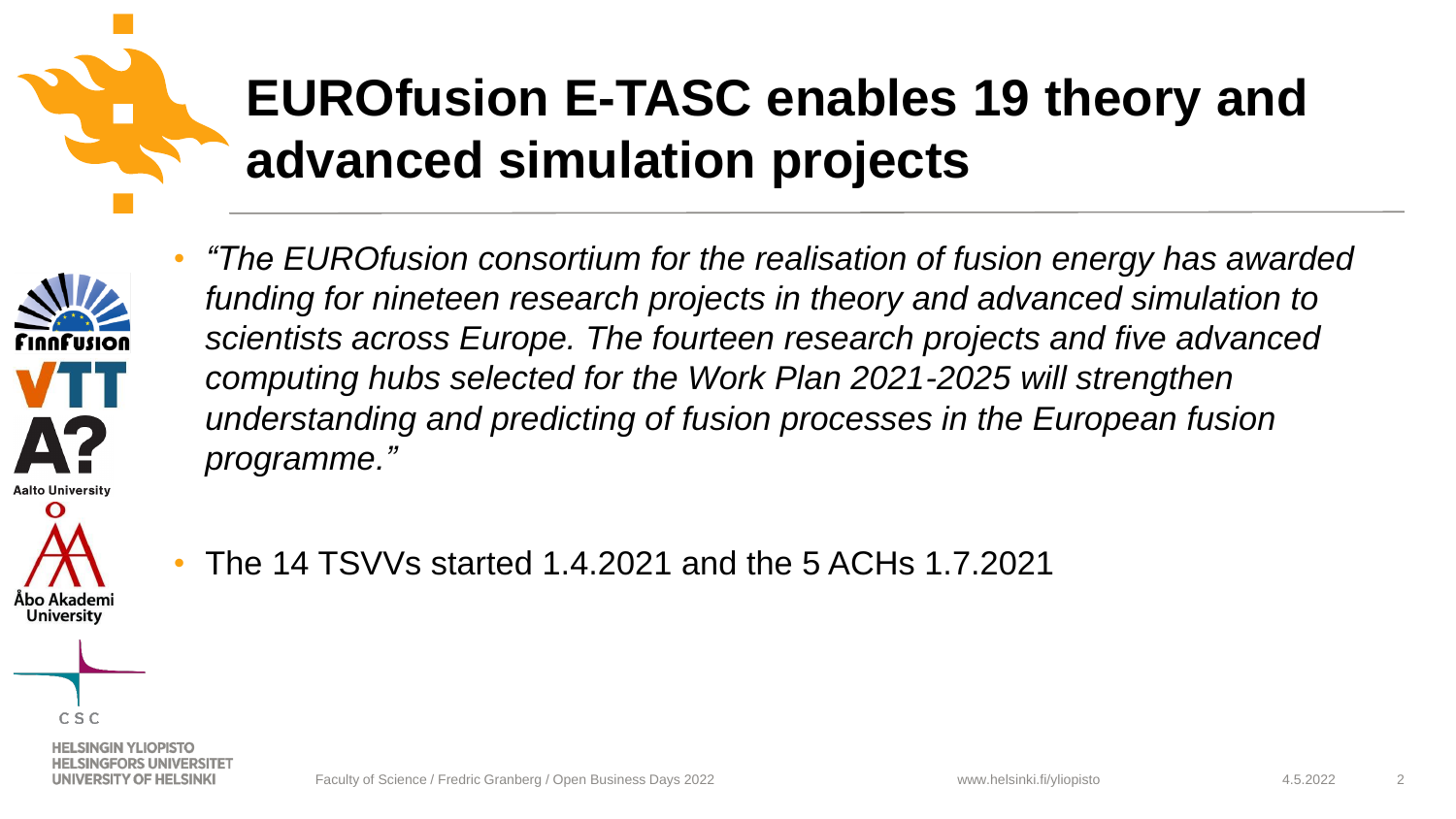



- **Category 1**: **High Performance Computing** (scalable algorithms, code parallelization and performance optimization, code refactoring, GPUenabling etc.) **MPG, BSC** and **EPFL**
- **Category 2: Integrated Modelling and Control** (code adaptation to IMAS, IMAS framework development, code integration etc.) **IPPLM**



• **Category 3: Data Management** (open access, data management, data analysis tools, aspects of AI and VVUQ etc.) **VTT**

C S C

UNIVERSITY OF HELSINKI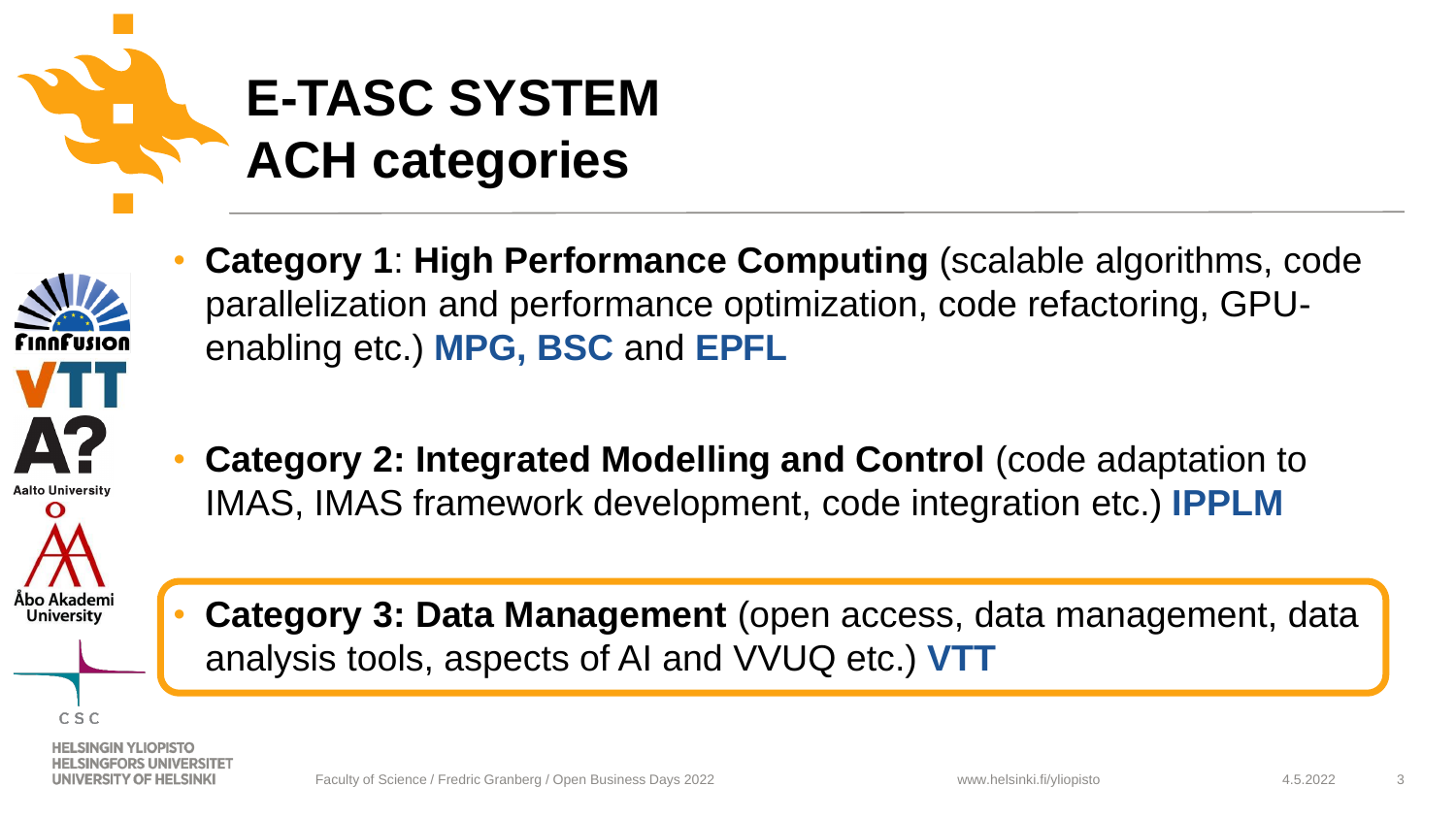

#### **Premises**



CSC

**HELSINGIN YLIOPISTO HELSINGFORS UNIVERSITET** UNIVERSITY OF HELSINKI

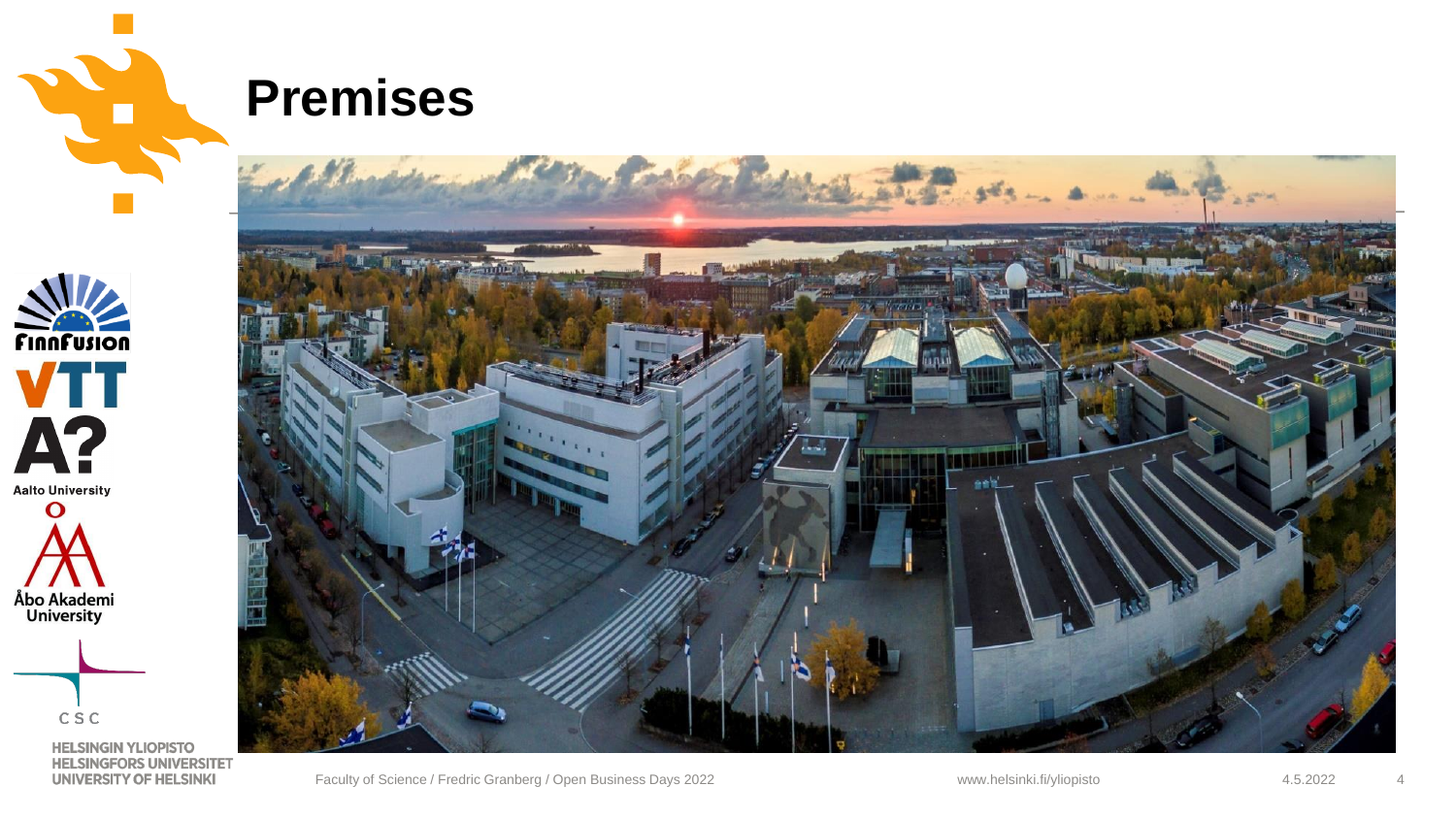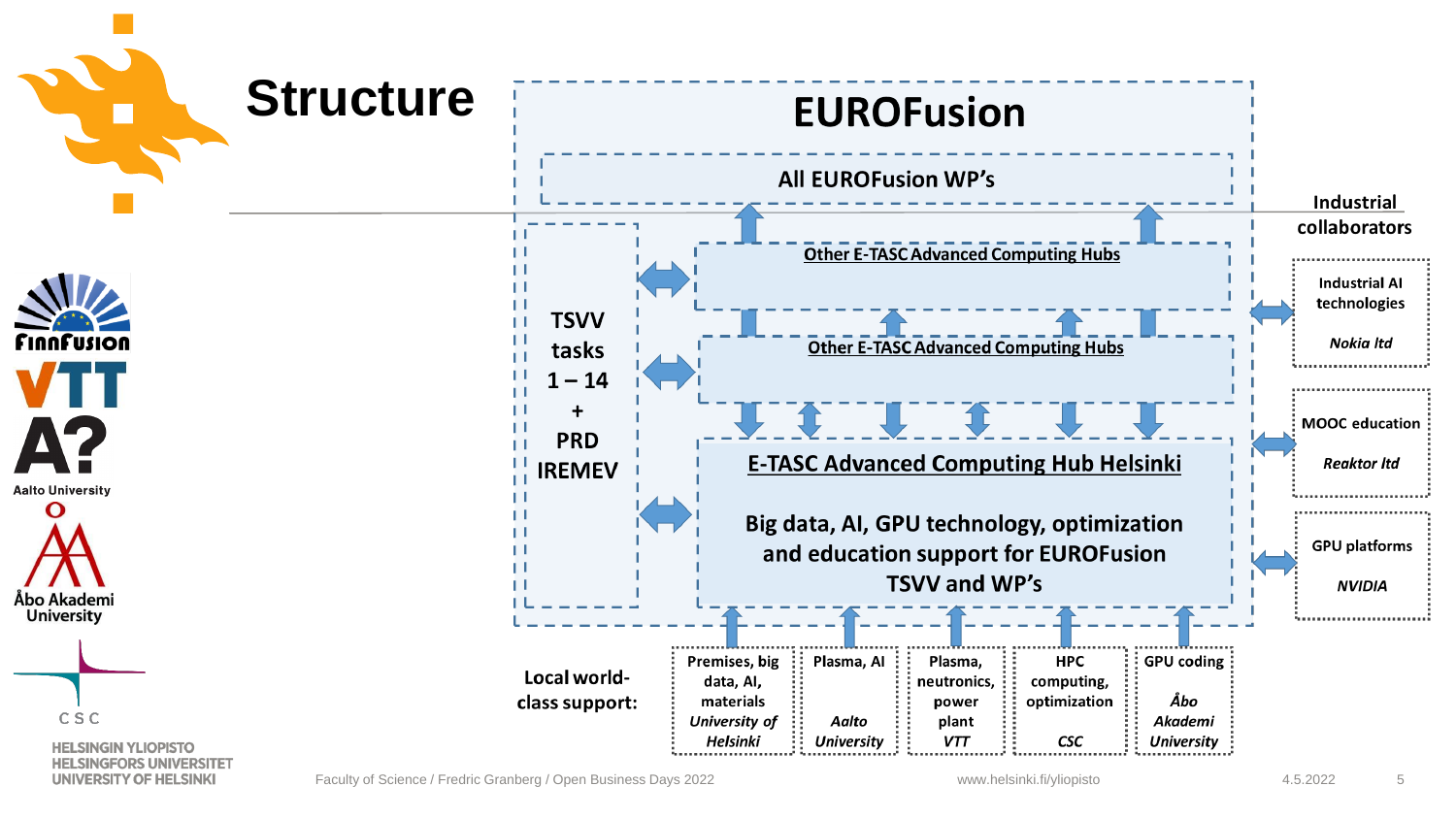

#### **Few examples, almost finalized Linear solver -> quad-precision GPU iterative solver**

- The current linear solver not good enough
- Conventional iterative solvers did not yield reliable/correct results
	- Several tested
- However, almost all solvers are double precision
	- Not enough for these simulations, which was identified
- A quad-precision solver was found and verified to yield the correct result
	- Already a very significant improvement
- A quad-precision iterative solver working on GPUs are almost finalized
	- Will help with the increased computational effort needed for the higher precision

CSC

University

UNIVERSITY OF HELSINKI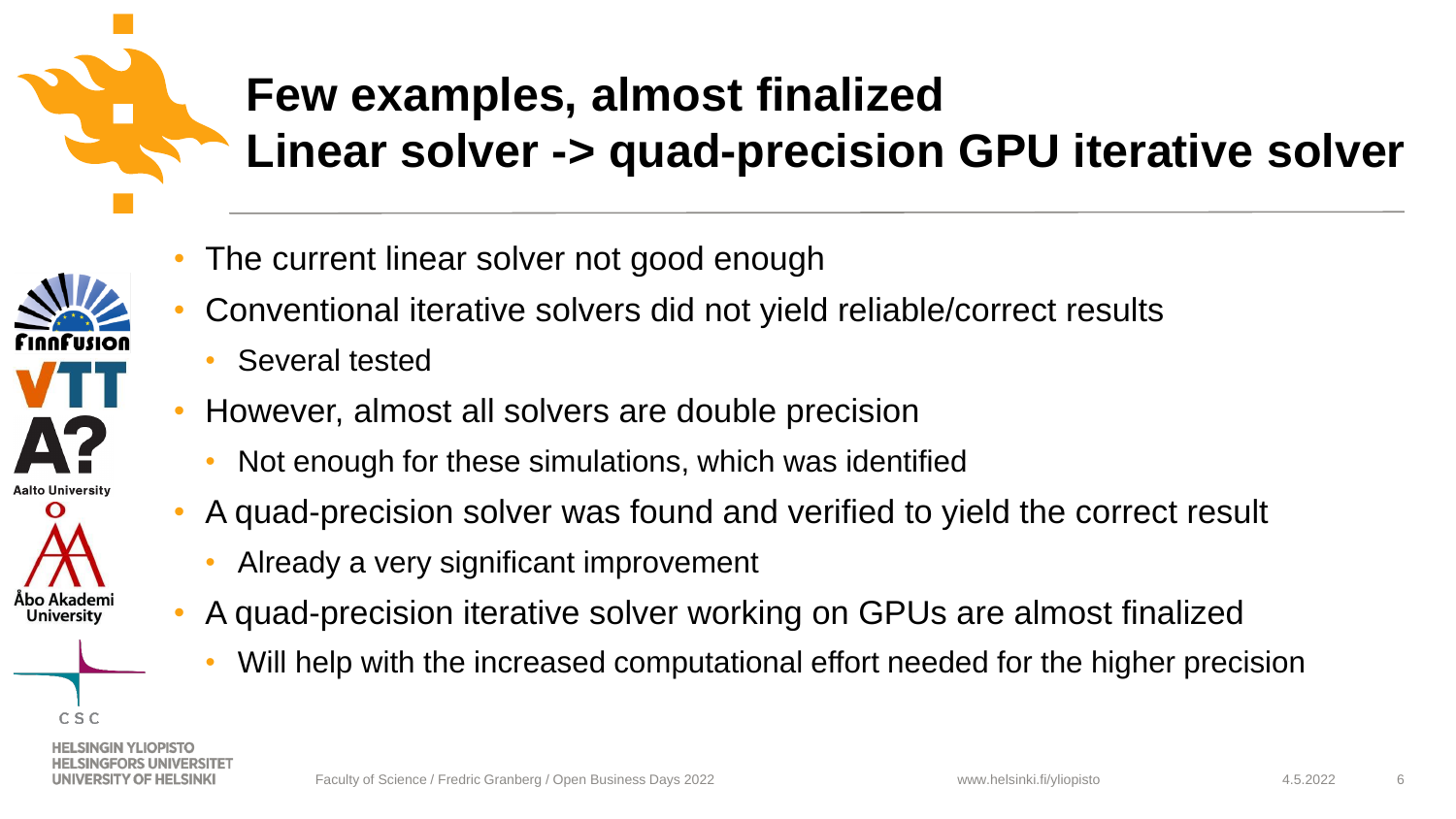# **Few examples, almost finalized Bayesian approach for validation**

Utilization of Bayesian approach for determination of uncertain input parameters



**HELSINGFORS UNIVERSITET** UNIVERSITY OF HELSINKI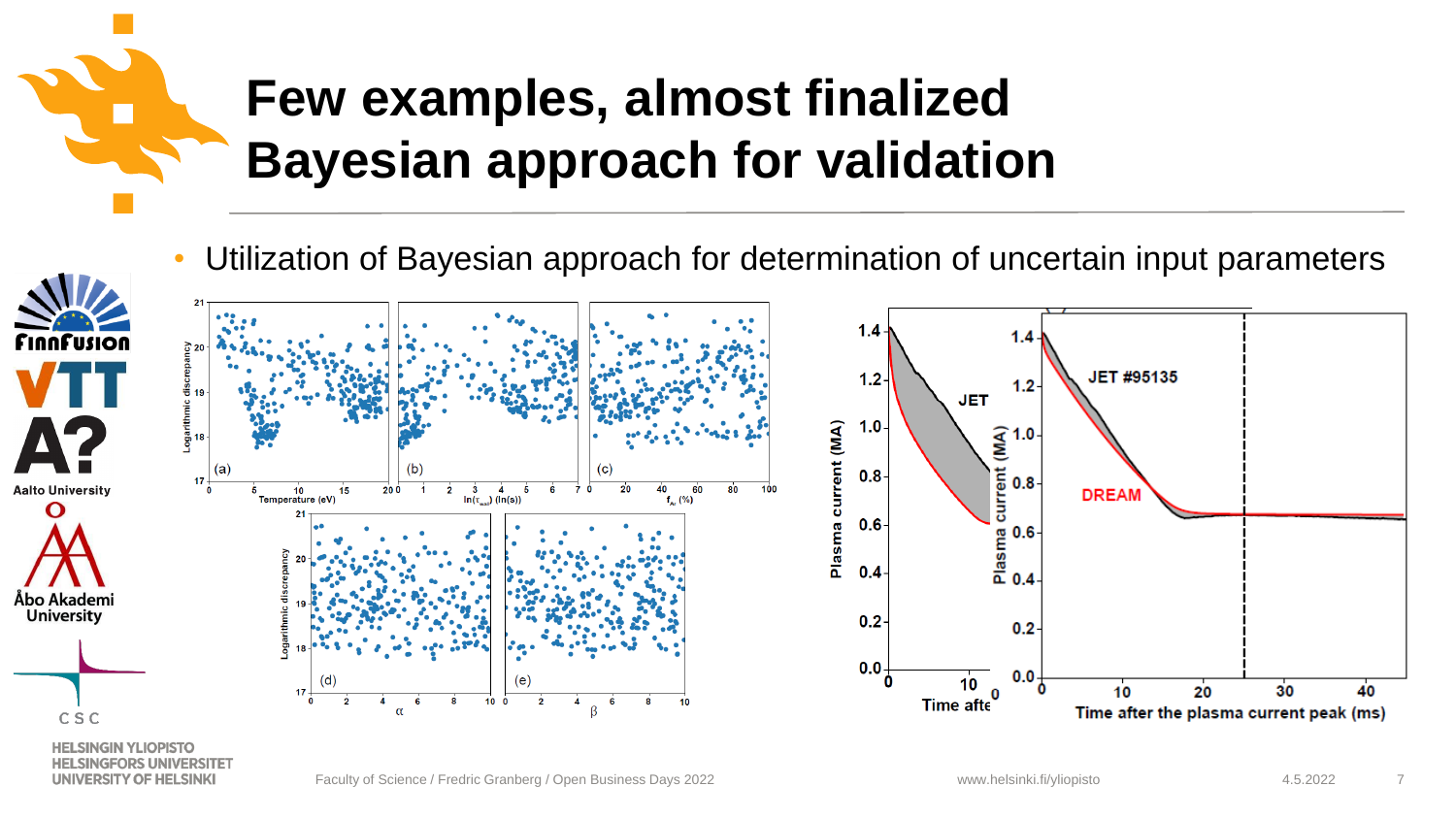## **Few examples, ongoing AI in prediction of material properties**

- Quantum accurate, DFT based MD simulations can predict very well the properties of certain materials
	- The simulations are very CPU intensive and only a limited amount are feasible to run
- We try to find AI methods based on the achievable data to predict the properties with a much lower computational cost
	- The developed methodology and schemes can be adopted to other aspects in materials research



UNIVERSITY OF HELSINKI

Aalto Universit<sup>.</sup>

Abo Akademi

**University** 

C S C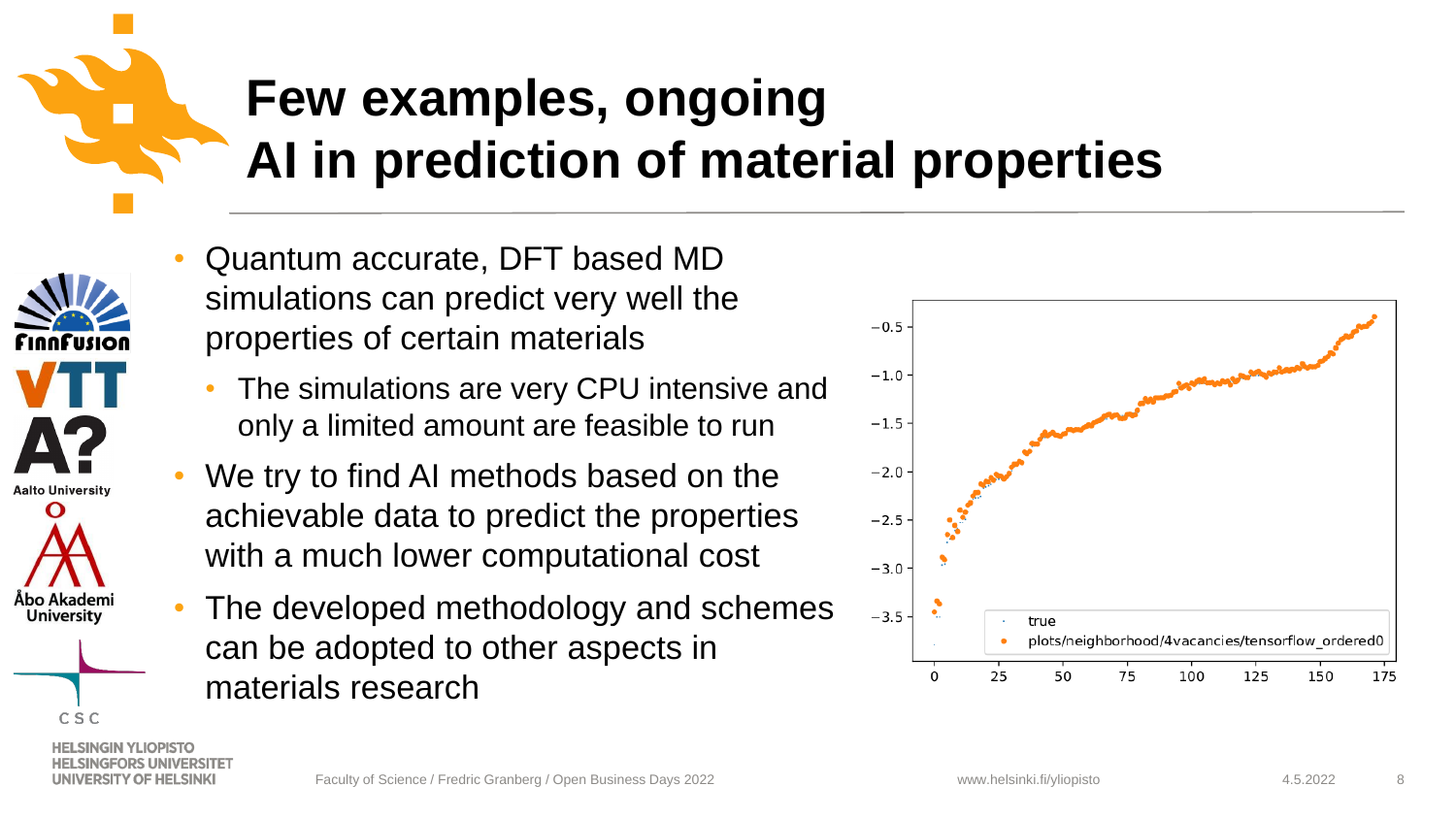#### **Few examples, ongoing Data collection for AI methods**

- Currently the experimental (and simulation) data are stored at different places and in different format
	- For instance, JET data, ASDEX upgrade data…
	- IMASification should help here
- AI methods need much data from various places
	- Usually quite small amount of specific data
	- Currently the APIs to get the data are aimed for serial access and few data points
	- Easy to get all data related to a certain experiment, hard to get one parameter from all
- In order to in the future be able to easily access and gather data for AI applications, effort needs to be placed on this

UNIVERSITY OF HELSINKI

**University** 

CSC